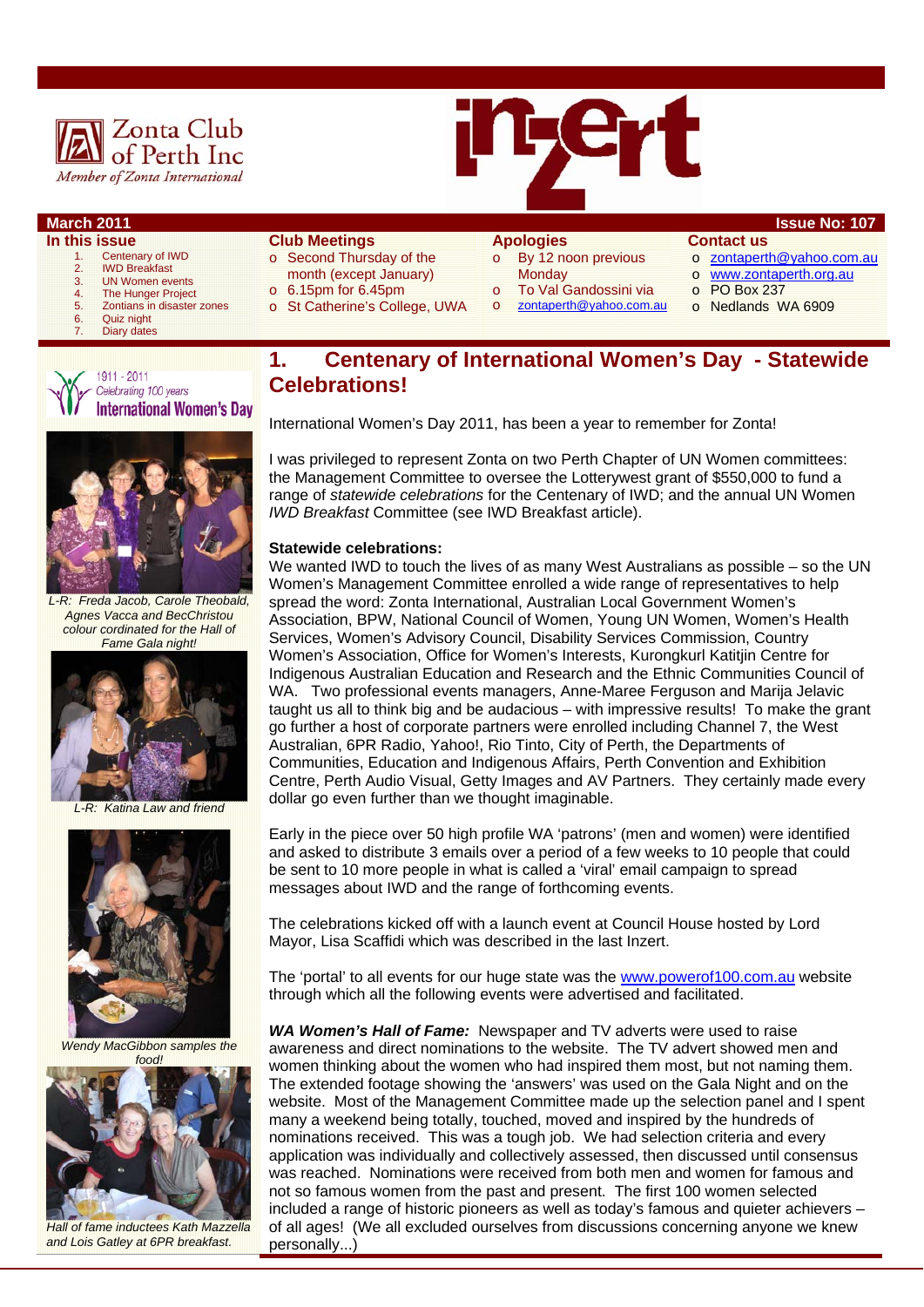

*L-R: Hall of Fame inductee, Leah Umbagai, and her son Falou* 



*L-R: Hall of Fame inductee, Josephine Spaull, with Minister Robyn McSweeney* 



*Penny Flett doing a live radio interview for 6PR with Steve Mills at Friends Restaurant* 



*The 8 page wrap around in the West and our Zonta advert* 



I was delighted to see that the following women with "Zonta" connections were inducted into the Hall of Fame: **Dr Penny Flett** (Perth Club), **Josephine Spaull** (Bunbury Club), **Paddi Creevey** (Peel Club), **Beryl Grant** (former member of Perth Club) as well as **Kath Mazzella** (Area 3 Woman of Achievement 2005) and **Leah Umbagai** (Project Coordinator of the Ilerla Project at Mowanjum – the Ilerla Project came from the D23 Yarri Wada Puppet Project).

All members of the Management Committee also had to complete a questionnaire about their thoughts on IWD and these were uploaded week by week...Completing the questionnaire was one of the hardest things I have had to do and I would recommend every Zontian has a go at answering the questions. It really helped me focus on why I do what I do through Zonta!

The inductees Gala Night at the Perth Convention and Exhibition Centre was attended by 1,000 people. The WA Governor, Sir Ken Michael, presented the inductees with specially minted brooches at an informal ceremony before everyone gathered for a formal 'gala event' in the theatre. The entertainment commenced with suffragettes on stage together with large screens showing 'herstory' being made! Tina Altieri from Channel 7 hosted the evening and historic narrations were read by Debra Kennedy from the ABC. The event told the story of women's achievements since the days of the suffragettes and included young girls performing ballet, historic photos, narrations and short films of some of the inductees.

The highlight of the evening was when over 70 of the inductees gathered on stage for acknowledgement to a standing ovation. The 'surprise' for the night was the finale by singing sensation Jessica Mauboy, who performed some of her latest hits and rounded and even provided a spirited rendition of 'I am Woman'. The show finished with cannons of purple, green and white confetti raining on the audience! The show was followed by a cocktail party with gorgeous canapés and the most remarkable middle aged female DJs who for their final numbers observed about 100 people spontaneously forming a circle and entered into a rousing version of I am Woman!! It was certainly a night to remember!

At present, the WA Women's Hall of Fame is contained on the website, but negotiations are in place to obtain sponsorships for a physical Hall of Fame. New inductees will be added to the Hall, (probably at the UN Women breakfast) and this will provide an ongoing focus for IWD in future years.

*Moment in time:* This is the modern day version of a 'time capsule' with women being invited to submit stories about what they did on IWD to the web site. A selection of stories will be stored in the WA State Library and provide a social history of the Centenary of IWD.

**Schools program:** A schools competition invited students of all ages to interview a woman that had inspired them. Entries could be written, filmed or recorded with an IPAD being awarded to the best entries in each age group.

*Bloke's morning tea:* Men were invited to contribute to celebrations by hosting IWD morning teas at their workplaces – where they provided the food! In so many workplaces it is the women that usually 'bring the plate' so this was a chance for the guys to take on that role!

*Media coverage:* The *West Australian* had a special 8 page IWD wrap around featuring the 100 women in the Hall of Fame on  $8<sup>th</sup>$  March. This souvenir edition also contained an eye-catching advert for Zonta International – to which all clubs in WA contributed! Throughout the week Hall of Fame inductees a representatives from women's groups featured in newspaper articles and radio interviews. Jean Wyder President Perth NS club spoke about an upcoming birthing kit assembly day and our own Penny Flett was interviewed a 6PR breakfast event at Friends Restaurant at the Hyatt. In fact on IWD just about every radio and TV station featured news items about Hall of Fame inductees, achievements of women and of course lots of songs by women!

All in all, it was a tremendous week for raising the profile of a wide range of women's issues.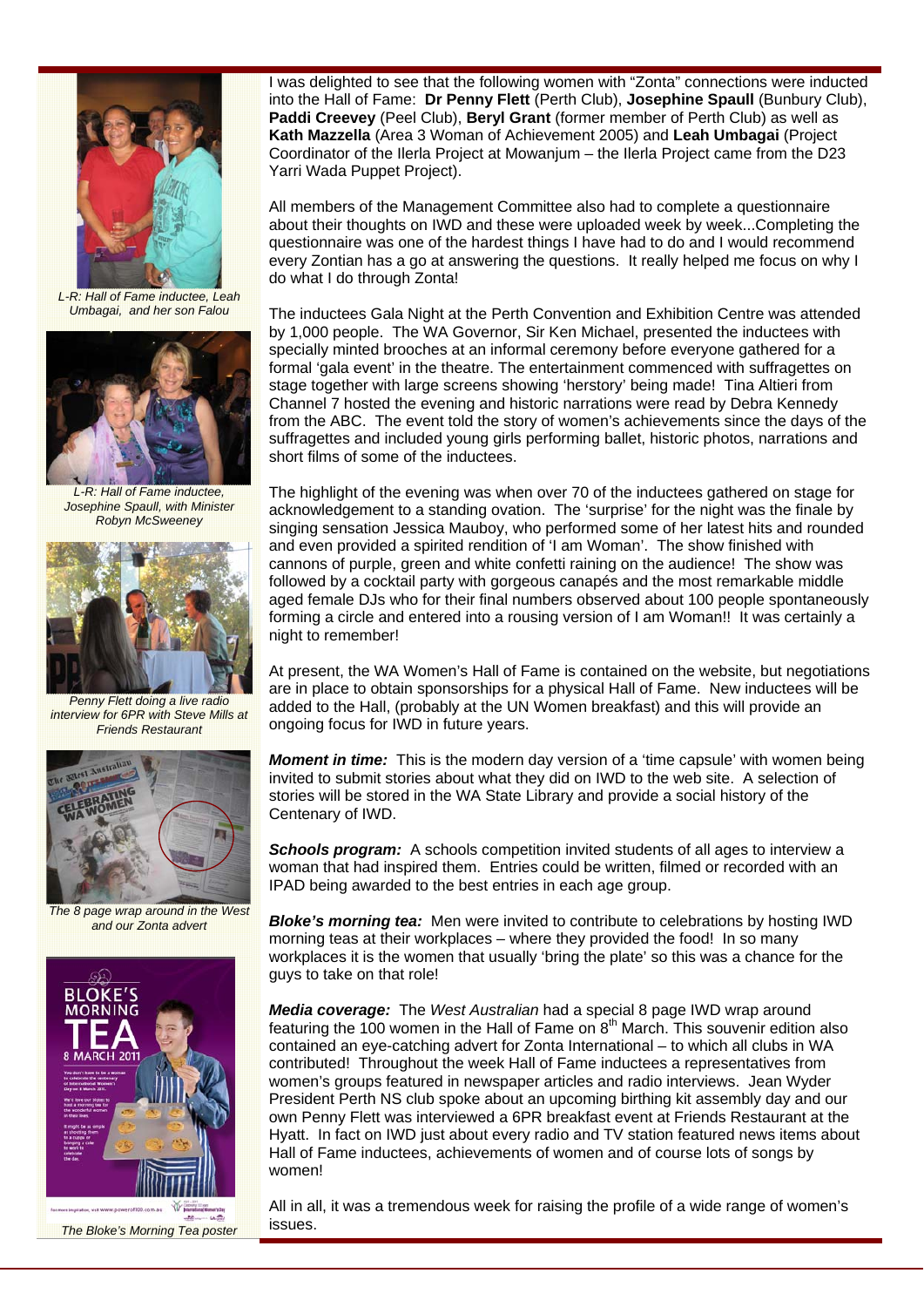

*There were 940 guests at the breakfast that was opened by Minister McSweeney* 



*A student from Clontarf Girls Academy read the Prime Minister's message. Note the hand signer behind the speaker on the screen.* 



*L-R: Minister Robyn McSweenery with Elizabeth Broderick* 



 *L-R: Manal Omar, Sue Conde and Anne Banks-McAllister* 

#### **2. International Women's Day Breakfast**

The Hall of Fame Gala Night started IWD week with a bang and the UN Women's IWD Breakfast served as the key 'international' event of the week! It's super what can be achieved when women's organizations work together – and Zonta, BPW, Soroptimists, National Council of Women, Graduate Women WA and the WA Local Government Women's Association all helped UN Women to make this a BIG event. It was also the formal launch of UN Women in WA.

Last year's breakfast filled the Hyatt Ballroom with 550 attendees, so this year we moved to the Perth Convention and Exhibition Centre and were overjoyed (and relieved) when 940 people attended!

Pre-event advertising 'piggy-backed' onto the statewide events and quite a few of us from the committee did radio and newspaper interviews. I did radio interviews with 6PR and Curtin Radio. My role was mainly to coordinate the production of the flyers and registration documents and to design and produce the sponsors' materials, PowerPoints for the day, posters of the seating plans and the programs. In addition I wrote quite a few press releases for the professional publicist to circulate through her networks. Planning for the breakfast started in about September with monthly meetings, which were ramped up to fortnightly as the date got nearer.

Guest speakers for the morning included Sue Conde the President of UN Women Australia, Elizabeth Broderick the Sex Discrimination Commissioner and, our keynote speaker, Manal Omar who is a Middle East peacemaker. Manal is from a Palestinian family, but grew up in the USA. She loves the Middle East and worked for a number of non government organizations in Iraq, Iran, Afghanistan, Jordan, Egypt – you name it, she's worked there! During the Iraq war in 2002-2004 she returned to Iraq to be a voice for disadvantaged women in the rebuilding of the nation and established a number of women's centres to improve their lives. Sadly hostilities re-erupted and it became too unsafe for her to stay, but her heart is still with the Iraqi people and she now works as the Director of Iraq Programs for the US Institute of Peace. Manal signed a copy of her book "Barefoot in Baghdad" for me and I have just finished reading it – it was well worth the read!

Funds raised from the breakfast are going to UN Women projects to increase the participation of women in leadership and governance roles – a very worthy cause.



*Hall of Fame Carina Hoang signs her book for MC Babs McHugh*

**3. UN Women events** 

Postscript: UN Women have two events coming up in Perth.

discussion evening should be very interesting. Tickets available from

Boards – a discussion evening for aspiring young female directors"



 *L-R: Sandra Cook (BPW), Carole Theobald (Zonta) and Julie Ham (Soroptimists) queue to have their books signed by Manal Omar* 

On 31 March, Young UN Women is hosting a 'Women on Boards' event. This is prompted by the Equal Opportunity Commission's recent report showing that Australian women comprise a mere 10% of company board members, In fact, this number is probably closer to 1.5-2% because a small pool of Australian women sit on numerous boards. Young UN Women pose the questions: How can we change this? How do you get your foot in the boardroom door? What does it take to sit on a board? So this



*The Area 3 banners looked great for our Zonta Display*



*See back page of Inzert for full sized flyer* 

On 1 April, UN Women President Sue Conde will be attending a special "Meet the UN Women Board" event at the Shire of Peppermint Grove. Guest speaker will be Carina Hoang who is also the guest speaker for our club's Cultural Awareness Event in May.

www.trybooking.com/LPZ This event is advertised as "In the trenches with women on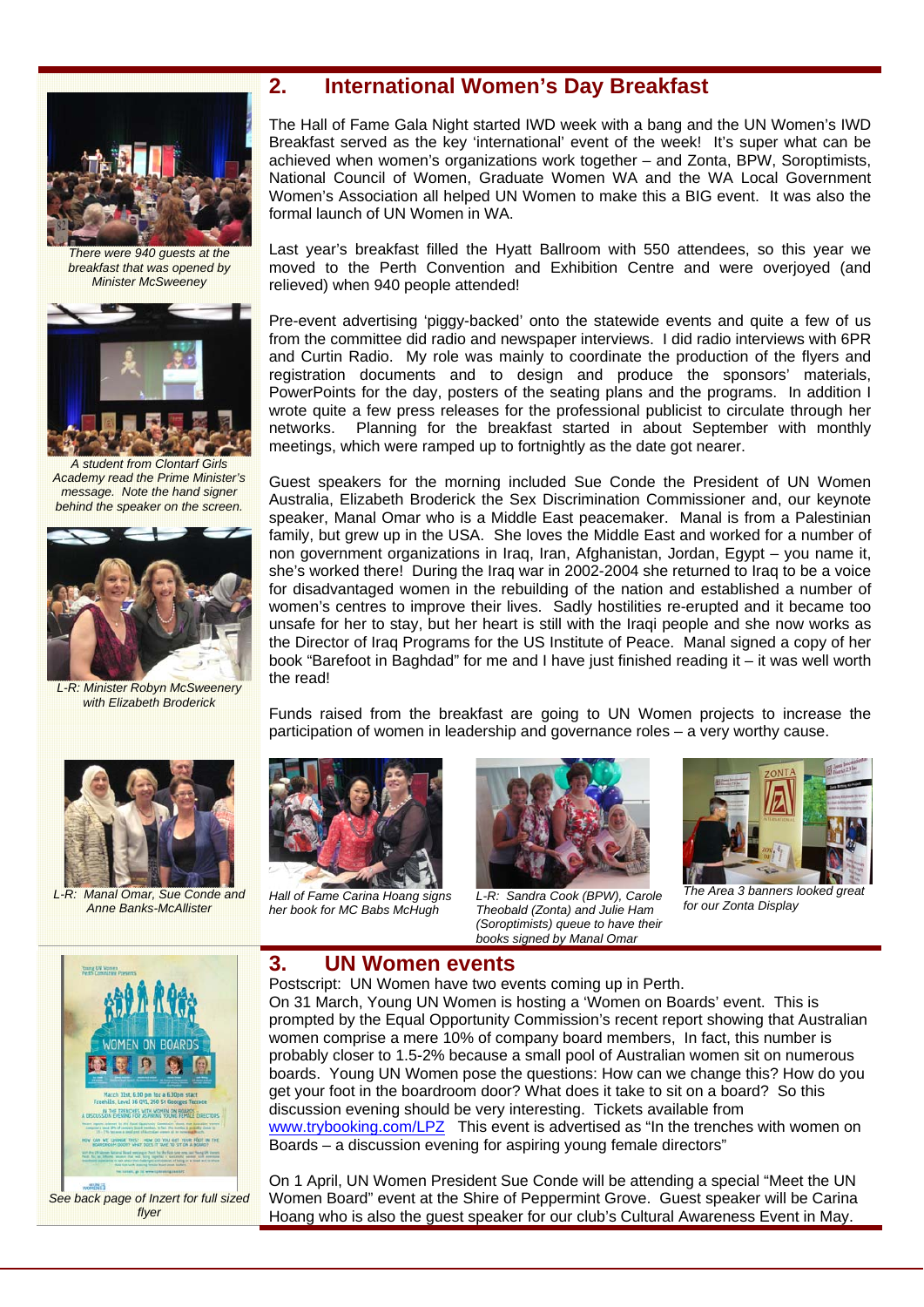

*L-R: Mary Gurgone and Gary Ward* 



*Angela Aghow, a Zontian visiting Perth from Austria, presents Mary Gurgone with a souvenir book* 



*Devastation in Christchurch* 



*Roads washed out to Halls Creek* 



*The tsunami in Japan* 

#### **4. The Hunger Project – our own IWD night!**

Our 9 March club meeting was an IWD event with a difference. Our guest speaker was the inspirational Dr Gary Ward who spoke about one of his passions – the Hunger Project (THP) – that empowers women and men to end their own hunger. The key to the success of this project, that transforms 'hopeless' dependent communities into self sufficient, sustainable communities with a future, is the empowerment of women!

Gary used a couple of videos to demonstrate the cycle of poverty experienced by so many women in some African, Asian and South American countries where they are nothing more than 'breeding machines' to produce males. Women have no education, no voice, very little food and lots and lots of hard labour! The Hunger Project has facilitators called 'animators' who work with the whole community to create a shared vision – and then help the community to make it become a reality. A little microfinance can help install a well, that can reduce women's water collection walking time by hours each day, releasing time for them to be educated...or a grinding mill to reduce the time spent grinding seeds into flour...

A key to the success of the project is the building 'epicentres' in villages that are used to house a grain/seed store, a kitchen, a medical centre and a community hall that can be used for meetings or classes. If you missed the evening, have a look at the videos at http://www.thp.org/.

If you would like to help out with the Hunger Project, member Deb Mason is coordinating a 'Row to Africa' fundraiser – with rowers being sponsored to row 10,000 km (on machines!!) – the equivalent of the distance from Australia to Africa. Why not sponsor Deb today?

#### **5. Zontians in Disaster Zones**

The whole club is so relieved that Sharron Hickey has returned safely from Christchurch. Sharron was attending a conference in the Christchurch Convention Centre when the earthquake struck. We just cannot imagine what she experienced.

Sharron explained that she was just so grateful to the *"disaster team, the Red Cross, the New Zealand Air Force and the people of Christchurch for the amazing effort, kindness and consideration that were shown to all involved to ensure that we were safe and able to return home."* 

We all extend a HUGE THANK YOU to them too Sharron! We are so glad that you are home safely.

------ Meanwhile, up at Halls Creek, Sciona Browne, who is on the Shire Council of this remote community, was sorting out the logistics of being in a remote community that is completely cut off in all directions by flood waters. Luckily the airport is still open to move supplies and people. The nearby community of Warman was flooded out (including its famous art gallery) and everyone had to be air lifted to Kununurra.

However, on a brighter note, the Halls Creek community has recently launched its new website at www.heartofthekimberley.com.au. This site will provide positive stories about Halls Creek and the activities taking place in the town as well as promoting the skills of Halls Creek residents. A great initiative Sciona!

------ Zonta International President, Dianne Curtis circulated the good news about Zontians in Japan following the devastating tsunami and earthquakes in that country.

*I am delighted to advise that all Zontians in District 26 have been located and are safe. Governor Tokue advised me last night that "Now I can report you Zontians D26 are all safe and alive. Nothing would give me greater happiness than this news! It's beyond description!"* 

*I am in discussion with Governor Tokue about the support Zontians can provide the District. I will use the website and email blasts to let you know how we can support Japan.*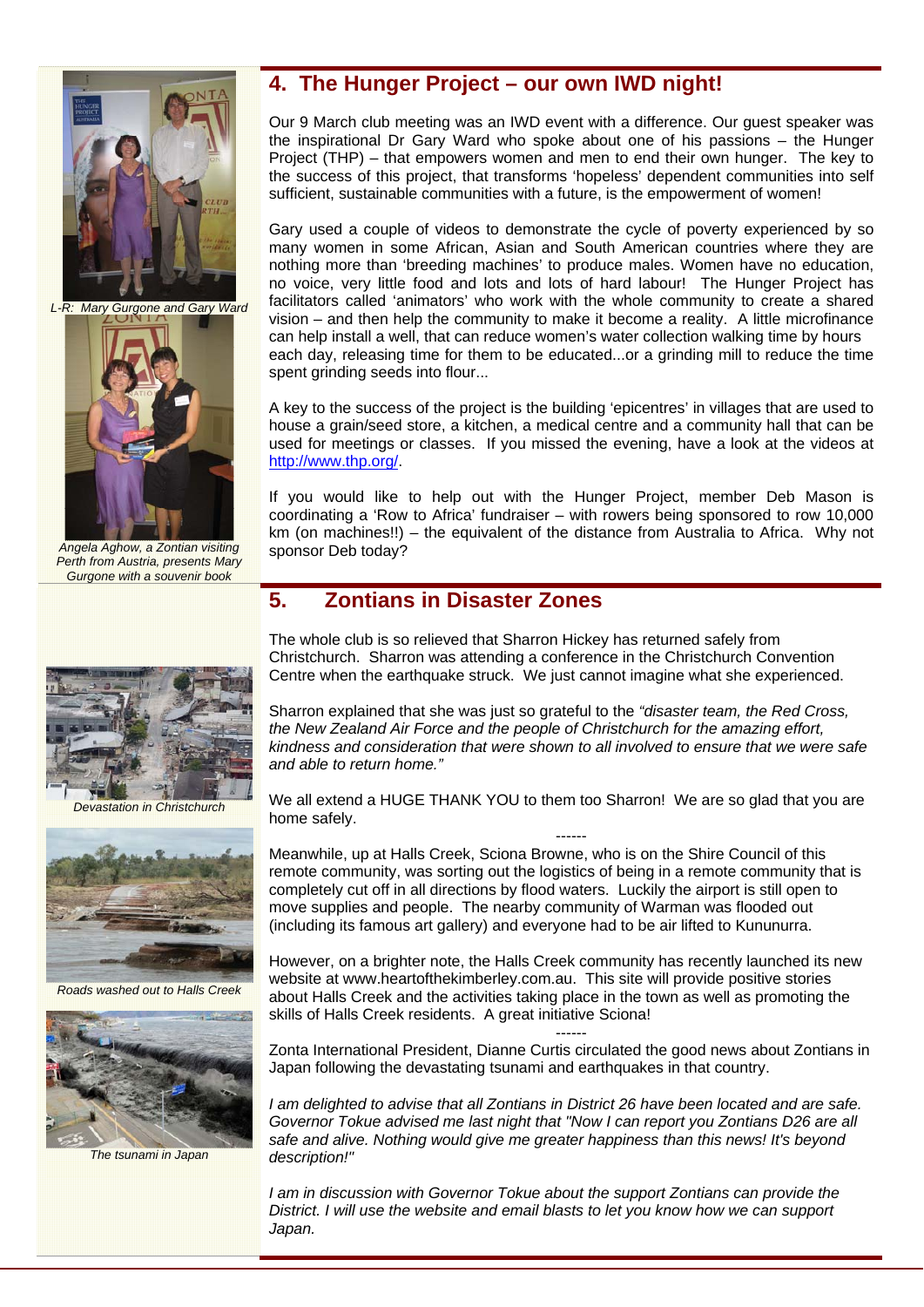



*The streamers left over from a recent party, gave the room a festive air.* 



*Our quizmaster David kept us all on track. 'Tricia and Wendy did the scorring behind the screens.* 





*Official logo of the 2011 District 23 Conference* 

#### **6. Quiz Night 18 March 2011**

It was a packed house for an evening packed full of entertainment! Nearly 200 people came with their suppers to exercise their grey matter, partake of a few games and bid in the silent auction... and we raised over \$6,000!

We went a bit 'high tech' this year and used three computer projectors to project two sets of questions formatted in PowerPoint (one at each end of the room) and the 'scoreboard' (on an Excel spreadsheet to reduce adding up errors!). Many thanks to St Catherine's for the use of their equipment and dining room – it was much appreciated. The students had a BBQ that night so we could use the hall. Some of the students helped us to set up the room and clear up. They even participated in the quiz and won – the booby prize!

There were ten rounds of questions including 3 'rapid rounds' which contained 10 questions on a timer so you only had 3 seconds to answer them - you could have heard a pin drop in the rapid rounds! Our quizmaster, David was very good at pacing the questions and conducting the 'heads and tails'.

Special mention goes to the scorers, 'Tricia Summerfield and Wendy Atherden who worked 'behind the screens' diligently marking all the quiz rounds and table games – not an easy task! The table games consisted of one where you had to match the car model numbers to a car make and another where you had to assign all the train stations in Perth to their correct line, which proved tricky as some stations were on two lines.

There was a huge raffle! We had been overly optimistic expecting to sell possibly 3 times more raffle tickets than we did, so had scrunched up far too many! We had to keep drawing out raffle tickets to find a winner and when we did get a winner a loud cry of 'bingo' could be heard! Deb nearly went hoarse just reading out ticket numbers!

The silent auction had a great range of gifts from holidays to literacy sets to electric toothbrushes. Raffle and door prizes included food hampers, wines, gift vouchers, insulated mugs, soft toys, cookery books, stubby holders, key rings, and toiletries – a super selection of prizes!

Many thanks to all the sponsors, Zontians and friends for supporting this event  $-$  it would not have been possible without you. A special thanks to Deb Mason for taking on the lion's share of the work – well done Deb!

#### **7. Diary Dates**

**26 March – Area 3 Workshop, Mallard Duck Restaurant, Henley Brook, 10am-4pm**  Opportunity to meet Zontians from other clubs, catch up on the latest from District 23 and Zonta International. Hosted by Area 3 Director Leanne Sultan and the Zonta Club of Swan Hills.

**31 March – Young UN Women 'Women on Boards' Event, 6pm for 6.30pm.**  In the trenches with women on boards – a discussion evening for aspiring young female directors. Freehills, Level 36, QV1, 250 St Georges Terrace. Tickets available from www.trybooking.com/LPZ. MC for the evening is Sue Conde, President of UN Women Australia.

**1 April – Meet the UN Women Board, 5.30-7.30pm, Shire of Peppermint Grove.**  Meet UN Women Australia President, Sue Conde and members of the UN Women board. Guest speaker Carina Hoang, author of Boat People and inductee in Women's Hall of Fame. Tickets \$20 at the door. RSVP by 30 March to alisoncook132@gmail.com

**7 May – Cultural Awareness Day, 544 William St, Mt Lawley, 1pm-5pm**  Carina Hoang, author of 'Boat People' will share her story along with women from a variety of ethnic backgrounds and experiences. RSVP by April 21 to seawinds4@bigpond.com Numbers strictly limited.

**7-9 October – 11th Biennial District 23 Conference, Sebel Alfred Park, Melbourne**  Have you booked yet? See www.zontadistrict23.org.au

**Want to know what is happening in your club? Visit www.zontaperth.org.au**